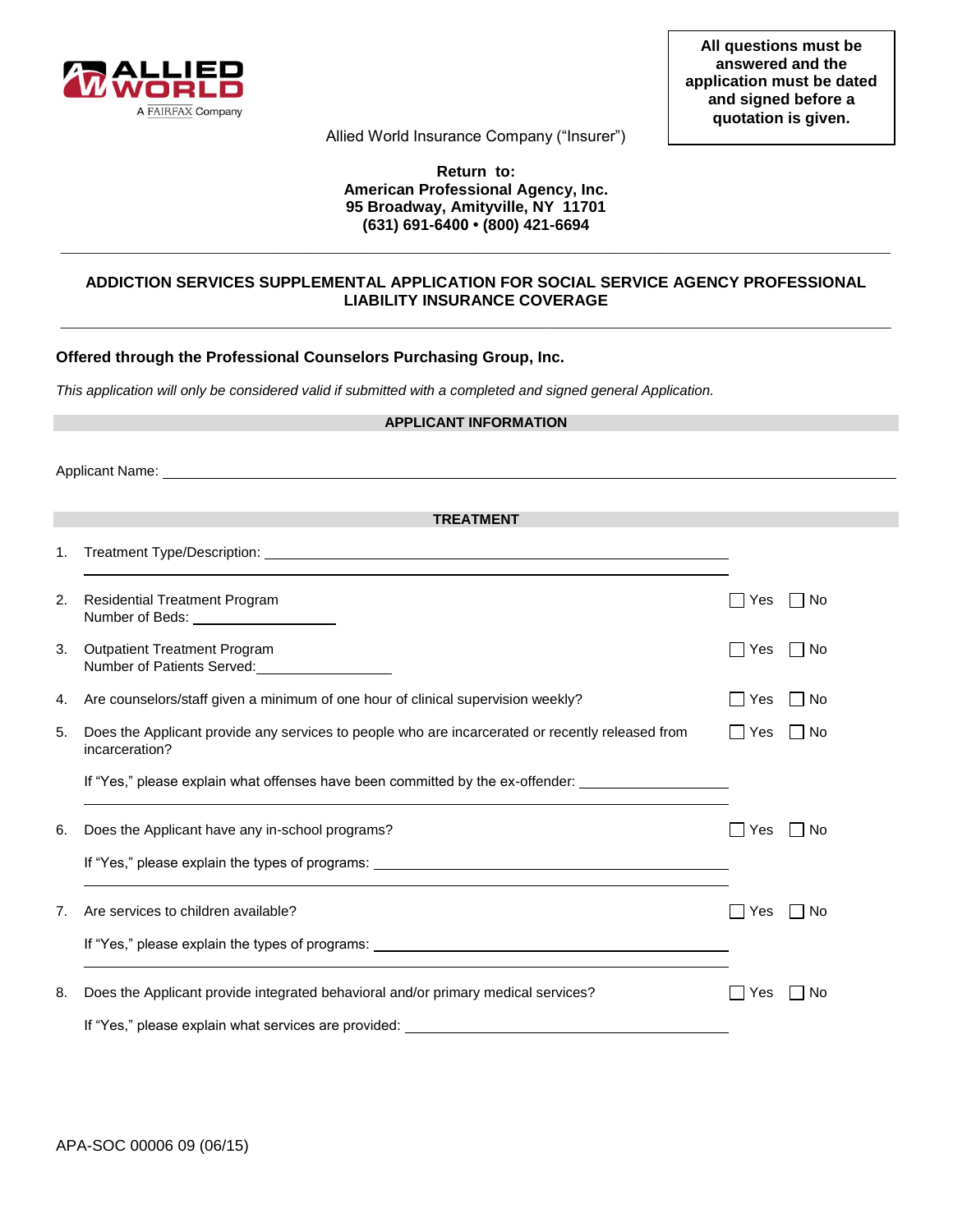# **SERVICES OFFERED**

|    | <b>Services</b><br><b>Alcohol Dependency</b><br>Drug Addiction<br><b>Eating Disorders</b><br><b>Co-occurring Disorders</b><br><b>Relapse Prevention Therapy</b><br>Detoxification (If "Yes," please complete Detoxification Section)<br><b>Sexual Addiction</b><br>Drug Courts<br>Needle Exchange Programs<br>Methadone Maintenance/Suboxone/Buprenorphine<br>Other: <u>with the contract of the contract of the contract of the contract of the contract of the contract of the contract of the contract of the contract of the contract of the contract of the contract of the contract of t</u> | <b>Residential</b><br># of Beds | # of Annual<br><b>Out-Patient Visits</b> |  |
|----|----------------------------------------------------------------------------------------------------------------------------------------------------------------------------------------------------------------------------------------------------------------------------------------------------------------------------------------------------------------------------------------------------------------------------------------------------------------------------------------------------------------------------------------------------------------------------------------------------|---------------------------------|------------------------------------------|--|
| 9. | Does the Applicant's facility provide opioid treatment (Methadone, Maintenance, LAAM, etc.)?                                                                                                                                                                                                                                                                                                                                                                                                                                                                                                       |                                 | No<br>Yes                                |  |
|    | If "Yes," which agency licenses the program? ___________________________________                                                                                                                                                                                                                                                                                                                                                                                                                                                                                                                   |                                 |                                          |  |
|    | <b>OUTPATIENT FACILITIES/SERVICES</b>                                                                                                                                                                                                                                                                                                                                                                                                                                                                                                                                                              |                                 |                                          |  |
|    | 10. Please indicate services rendered and annual Out-Patient Visits.                                                                                                                                                                                                                                                                                                                                                                                                                                                                                                                               |                                 |                                          |  |
|    | <b>Out-Patient Facilities/Services</b><br>Mental Health Counseling<br><b>Family Counseling</b><br><b>Crisis Intervention</b><br>Employee Assistance Program                                                                                                                                                                                                                                                                                                                                                                                                                                        | # of Annual Out-Patient Visits  |                                          |  |
|    | 11. Does the Applicant operate a Crisis Hotline?                                                                                                                                                                                                                                                                                                                                                                                                                                                                                                                                                   |                                 | Yes<br>l I No<br>$\blacksquare$          |  |
|    |                                                                                                                                                                                                                                                                                                                                                                                                                                                                                                                                                                                                    |                                 |                                          |  |
|    | <b>RESIDENTIAL FACILITIES</b><br>(Only if residential services are provided)                                                                                                                                                                                                                                                                                                                                                                                                                                                                                                                       |                                 |                                          |  |
|    | $\Box$ Under 18<br>12. Indicate the age group(s) to whom services are provided:                                                                                                                                                                                                                                                                                                                                                                                                                                                                                                                    | $ $ 18-65                       | │ │Over 65                               |  |
|    | 13. Does the Applicant have any alternatives to incarceration or locked door facilities?                                                                                                                                                                                                                                                                                                                                                                                                                                                                                                           |                                 | Yes<br>l INo                             |  |
|    | If "Yes," please explain:                                                                                                                                                                                                                                                                                                                                                                                                                                                                                                                                                                          |                                 |                                          |  |
|    | 14. Is there a written Emergency Evacuation Plan?                                                                                                                                                                                                                                                                                                                                                                                                                                                                                                                                                  |                                 | Yes<br>l No                              |  |
|    | 15. Is there a written and enforced Smoking Policy?                                                                                                                                                                                                                                                                                                                                                                                                                                                                                                                                                |                                 | l INo<br>∐ Yes                           |  |
|    | 16. Are any locations licensed as hospitals?                                                                                                                                                                                                                                                                                                                                                                                                                                                                                                                                                       |                                 | No<br>Yes                                |  |
|    | 17. Are any of the Applicant's services provided within a hospital setting?                                                                                                                                                                                                                                                                                                                                                                                                                                                                                                                        |                                 | $\Box$ No<br>∣ Yes                       |  |
|    | 18. Does the facility meet all applicable Health, Safety and Building codes?                                                                                                                                                                                                                                                                                                                                                                                                                                                                                                                       |                                 | Yes<br>  No                              |  |
|    | 19. What types of medications are used for treatment, if any? Please list (Methadone, Antabuse, etc.):                                                                                                                                                                                                                                                                                                                                                                                                                                                                                             |                                 |                                          |  |
|    | 20. Does the Applicant's Physician use Buprenorphine to treat opioid addiction?                                                                                                                                                                                                                                                                                                                                                                                                                                                                                                                    |                                 | Yes<br>∣No                               |  |
|    | If "Yes," has the Physician received a waiver to prescribe buprenorphine for the treatment of opioid<br>addiction?                                                                                                                                                                                                                                                                                                                                                                                                                                                                                 |                                 | ∣ Yes<br>  No                            |  |
|    | APA-SOC 00006 09 (06/15)                                                                                                                                                                                                                                                                                                                                                                                                                                                                                                                                                                           |                                 | 2                                        |  |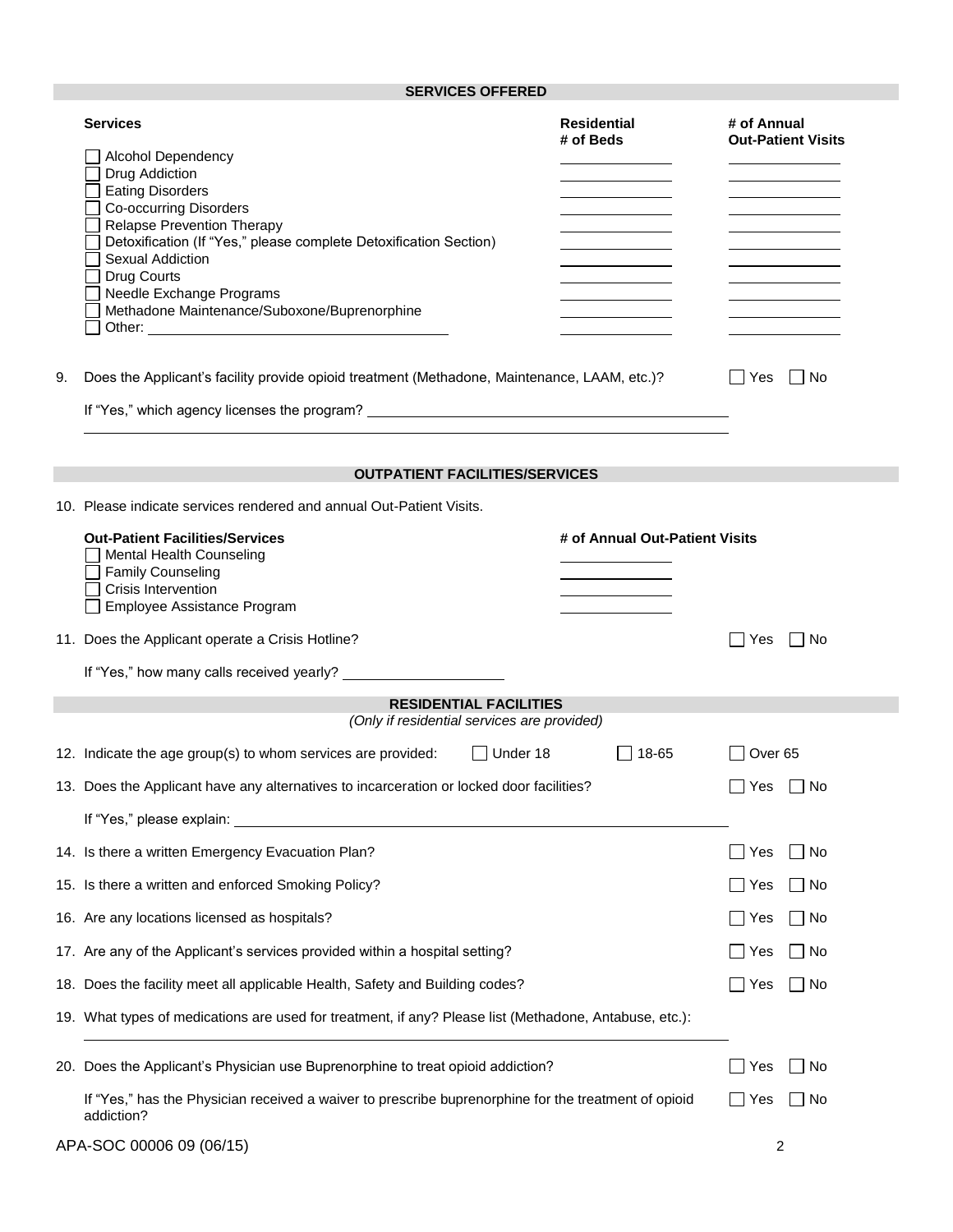#### **DETOXIFICATION SERVICES**

*(Only if Detoxification is a current service offered)*

21. What license level is the detox unit?

22. Are Rapid detox services provided?  $\Box$  Yes  $\Box$  No

- a. If so, at which locations?
- b. Number of beds per location?
- 23. Please provide a breakout of the number of beds and/or OPV's for each of the following services provided:

|                                                                                                                                                                                                                                                                                                                                                                                                                                                                                                                                                                                                                                                                          | <b>Number of Beds</b> | <b>Number of Annual Out-</b><br><b>Patient Visits</b> |  |  |
|--------------------------------------------------------------------------------------------------------------------------------------------------------------------------------------------------------------------------------------------------------------------------------------------------------------------------------------------------------------------------------------------------------------------------------------------------------------------------------------------------------------------------------------------------------------------------------------------------------------------------------------------------------------------------|-----------------------|-------------------------------------------------------|--|--|
| <b>Out-Patient Detoxification</b>                                                                                                                                                                                                                                                                                                                                                                                                                                                                                                                                                                                                                                        |                       |                                                       |  |  |
| Social Supervised                                                                                                                                                                                                                                                                                                                                                                                                                                                                                                                                                                                                                                                        |                       |                                                       |  |  |
| <b>Medically Supervised</b>                                                                                                                                                                                                                                                                                                                                                                                                                                                                                                                                                                                                                                              |                       |                                                       |  |  |
| <b>Residential Detoxification</b>                                                                                                                                                                                                                                                                                                                                                                                                                                                                                                                                                                                                                                        |                       |                                                       |  |  |
| Social Rehabilitation - services provided in a supportive environment with no<br>medication required for withdrawal symptoms. Supervision is provided by<br>appropriately trained staff, emphasis is on peer and social support.                                                                                                                                                                                                                                                                                                                                                                                                                                         |                       |                                                       |  |  |
| Medically Monitored Withdrawal Services - services in an in-patient or<br>residential setting for persons with mild to moderate withdrawal symptoms<br>where the person has been identified as not being able to abstain due to a<br>situational crisis, past history of withdrawal complications or someone in danger<br>of relapse. A physician's assistant under the supervision of a physician, nurse<br>practitioner, a registered nurse or a licensed practical nurse is required to<br>provide coverage for each shift, seven days per week.                                                                                                                      |                       |                                                       |  |  |
| Medically Supervised Withdrawal Services - services must be provided under<br>the supervision and direction of a licensed physician and shall include medical<br>supervision of persons undergoing moderate withdrawal or at risk of moderate<br>withdrawal, as well as persons experiencing non-acute physical or psychiatric<br>complications associated with their chemical dependence. A physician, nurse<br>practitioner and/or physician's assistant under the supervision of a physician<br>must be on staff sufficient hours to perform the initial medical examination and<br>prescribe medications, but not required on staff or on call 24 hours a day.       |                       |                                                       |  |  |
| Medically Managed Detoxification - services for patients whom are acutely ill<br>from alcohol-related and/or substance-related addictions or dependencies,<br>including the need for medical management of persons with severe withdrawal<br>symptoms or risk of severe withdrawal symptoms. This may include individuals<br>with or at risk of acute physical or psychiatric comorbid condition. Services to<br>Individuals who are incapacitated to a degree requiring emergency admission. A<br>physician must be on duty or on call at all times and available within fifteen<br>minutes if needed. Registered nurses must be immediately available at all<br>times. |                       |                                                       |  |  |

## **POLICIES AND PROCEDURES**

| 24. Does a medical professional screen residents prior to admission?                                  | Yes No               |  |
|-------------------------------------------------------------------------------------------------------|----------------------|--|
| 25. Is a physical exam completed within 24 hours of admission?                                        | $\Box$ Yes $\Box$ No |  |
| 26. Is the admission assessment conducted by a qualified practitioner?                                | $\Box$ Yes $\Box$ No |  |
| 27. Are there written protocols for admission/triage that are reviewed and updated at least annually? | $\Box$ Yes $\Box$ No |  |

APA-SOC 00006 09 (06/15) 3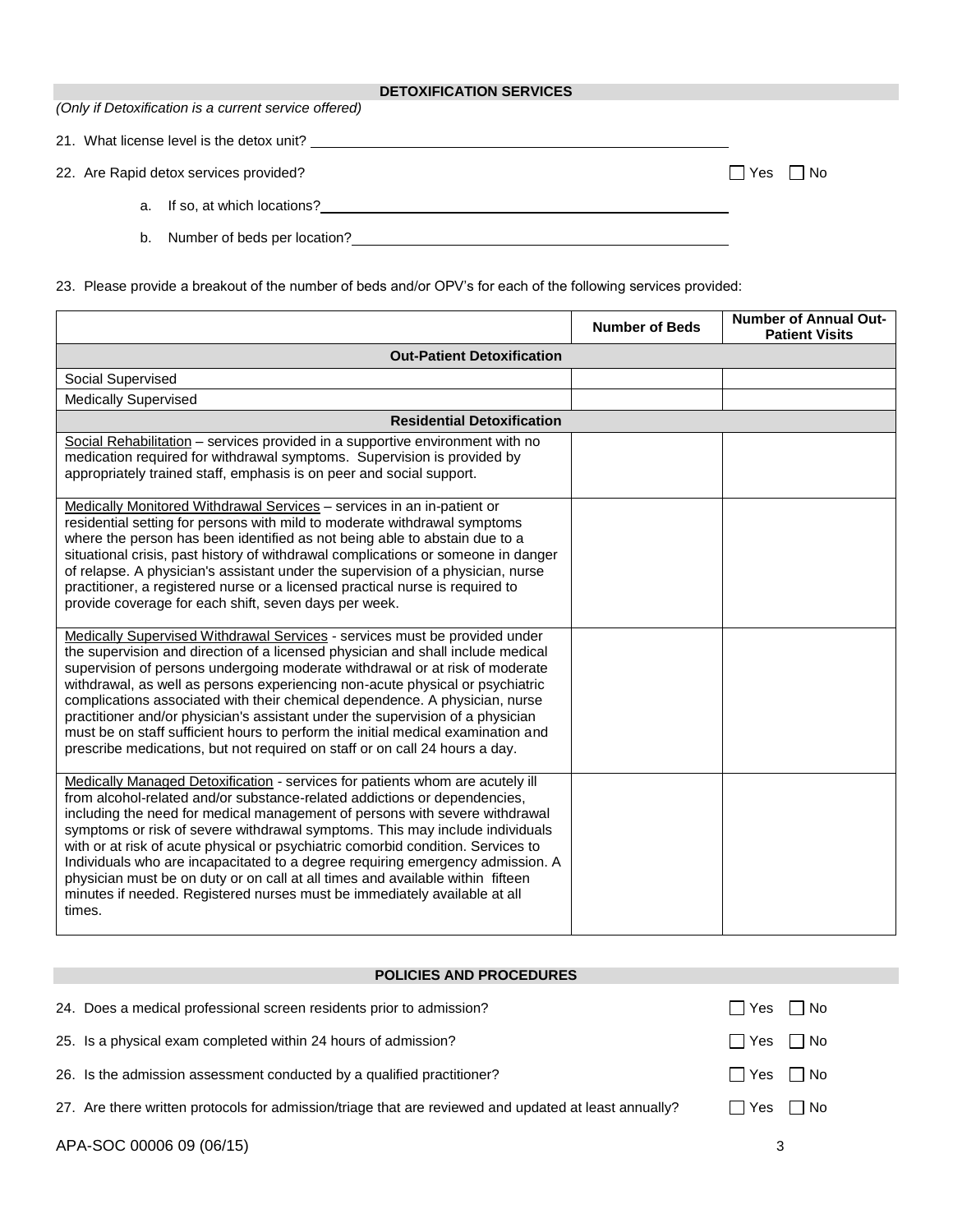| 28. Please describe the procedure which determines who is eligible for admission:         |                      |  |
|-------------------------------------------------------------------------------------------|----------------------|--|
| 29. Is admission Voluntary, Involuntary, Court-Mandated, or Other?                        |                      |  |
| 30. Do you have intake procedures?                                                        | Yes   No             |  |
| 31. Does the assessment include a complete mental health evaluation?                      | $\Box$ Yes $\Box$ No |  |
| 32. Please describe the client monitoring procedures for the first 72 hours of admission: |                      |  |

## **RAPID RESPONSE/HOSPITALIZATION PROCEDURES**

| 34. Does the Applicant provide staff training in medical emergency response?                                                                                       | Yes                          | – I No |
|--------------------------------------------------------------------------------------------------------------------------------------------------------------------|------------------------------|--------|
| 35. Does the Applicant require that staff qualified in emergency response be on duty at all times?                                                                 | Yes                          | □ No   |
| 36. Are staff competencies reviewed at least annually in medical emergency response and in the use of<br>emergency equipment/medications?                          | <b>Yes</b><br>$\blacksquare$ | – I No |
| 37. Is there an on call physician 24 hours/7 days a week?                                                                                                          | Yes<br>$\blacksquare$        | ∣ ∣No  |
| 38. In the event of an emergency, are clients transported to the hospital or Emergency center?                                                                     | l Yes                        | No     |
| 39. Does the Applicant have a formal agreement with a hospital/emergency center for the transfer of<br>clients in need of acute medical or acute psychiatric care? | Yes                          | l I No |
| 40. Does the Applicant have discharge procedures?                                                                                                                  | Yes<br>$\blacksquare$        | ∣ ∣No  |
| 41. Are criminal background checks for pre-employment a requirement?                                                                                               | Yes<br>$\Box$                | l I No |
| 42. Does the Applicant require drug testing for its staff?                                                                                                         | <b>Yes</b><br>$\Box$         | – I No |
| 43. Are incident reporting procedures in place?                                                                                                                    | Yes<br>$\blacksquare$        | l INo  |
| 44. Are employer references verified for new employees?                                                                                                            | Yes<br>$\Box$                | l INo  |
| 45. Does the Applicant verify licenses/certifications of the professional staff?                                                                                   | Yes                          | – I No |

### **FRAUD WARNING**

**NOTICE TO FLORIDA APPLICANTS**: "ANY PERSON WHO KNOWINGLY AND WITH INTENT TO INJURE, DEFRAUD, OR DECEIVE ANY INSURER FILES A STATEMENT OF CLAIM OR AN APPLICATION CONTAINING ANY FALSE, INCOMPLETE OR MISLEADING INFORMATION IS GUILTY OF A FELONY OF THE THIRD DEGREE."

## **APPLICANT SIGNATURE**

*I hereby acknowledge that the above information is complete and accurate to the best of my knowledge and belief.* 

Print Name of Authorized Representative:

Signature of Authorized Representative: Manual Authorized Bernstein and Authorized Bernstein and Authorized Be

Title: <u>Date: Date: Date: Date: Date: Date: Date: Date: Date: Date: Date: Date: Date: Date: Date: Date: Date: Date: Date: Date: Date: Date: Date: Date: Date: Date: Date: Date: Date: Date: Date: Date: Date: Date: Date: Date</u>

APA-SOC 00006 09 (06/15) 4